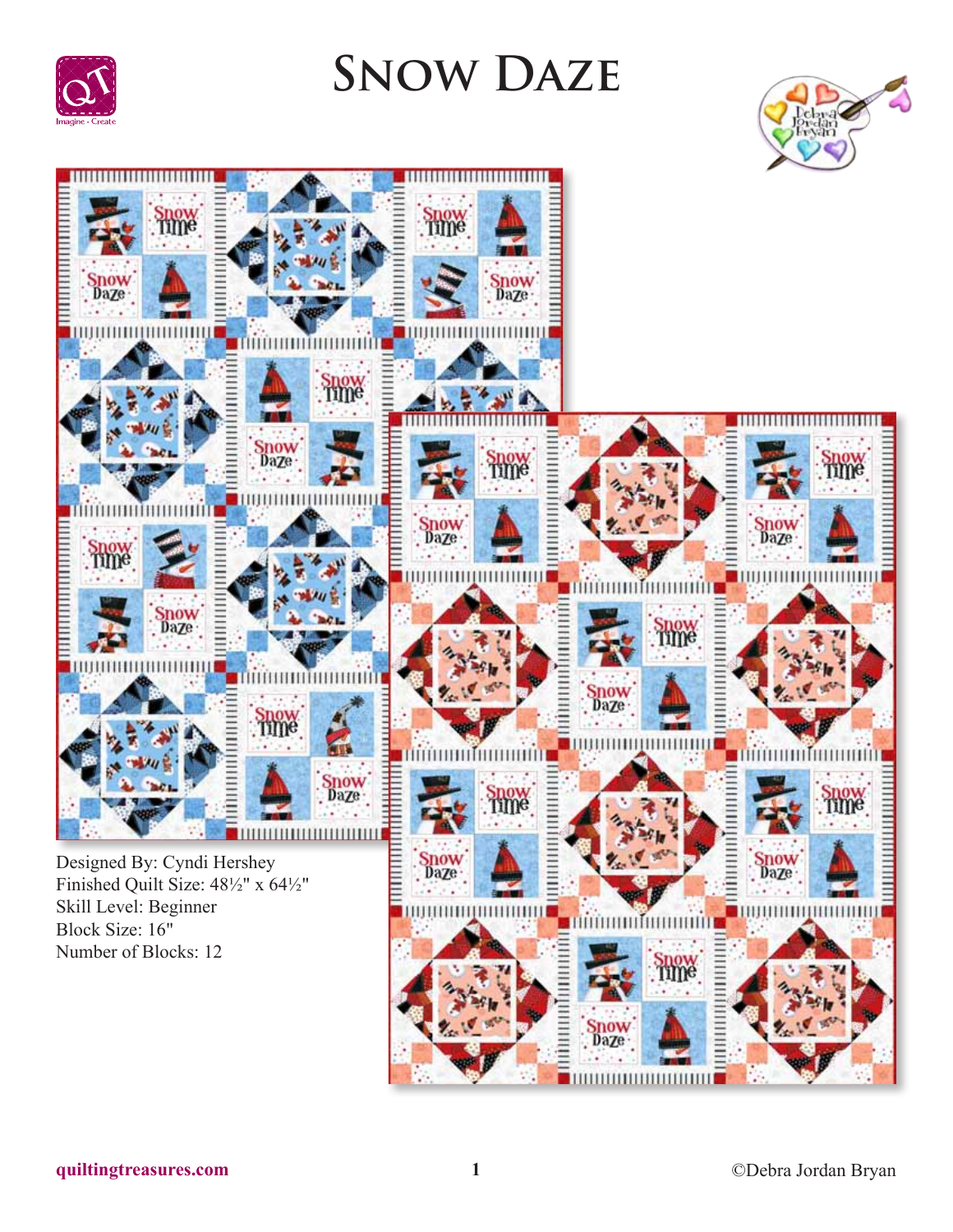![](_page_1_Picture_1.jpeg)

![](_page_1_Picture_2.jpeg)

![](_page_1_Picture_3.jpeg)

| <b>FABRIC REQUIREMENTS</b>     |                |  |
|--------------------------------|----------------|--|
|                                |                |  |
| Design: Red                    | Yards          |  |
| 23257 BZ                       | 1              |  |
| 23260 C                        | $\frac{1}{3}$  |  |
| 23261 Z                        | $\frac{1}{3}$  |  |
| 23260 Z                        | $1\frac{3}{4}$ |  |
| 23259 R                        | $\frac{7}{8}$  |  |
| 23258 C                        | $\frac{1}{2}$  |  |
| 23262 J                        | $\frac{2}{3}$  |  |
| 23260 R                        | $\frac{5}{8}$  |  |
| Backing of choice<br>54" x 72" | 3              |  |
| Piece of Batting: 54" x 72"    |                |  |
| Basic sewing supplies          |                |  |

| <b>FABRIC REQUIREMENTS</b>     |                |
|--------------------------------|----------------|
|                                |                |
| Design: Blue                   | Yards          |
| 23257 BZ                       | 1              |
| 23260 B                        | $\frac{1}{3}$  |
| 23261 Z                        | $\frac{1}{3}$  |
| 23260 Z                        | $1\frac{3}{4}$ |
| 23259 B                        | $\frac{7}{8}$  |
| 23258 B                        | $\frac{1}{2}$  |
| 23262 J                        | $\frac{2}{3}$  |
| 23260 R                        | $\frac{5}{8}$  |
| Backing of choice<br>54" x 72" | 3              |
| Piece of Batting: 54" x 72"    |                |
| Basic sewing supplies          |                |

#### **Designer Notes:**

*These directions will make either the RED version or the BLUE version. Fabrics listed solely are used in both color versions. Otherwise, the fabrics are listed according to the RED version first; the fabrics for the BLUE version are listed within the brackets.*

## **Cutting Directions:**

*Note: A widthwise cut* **(WOF)** *is from selvage to selvage.*

## **23257 BZ: Fabric A (patches)**

#### *Block 1*

• Fussy-cut a total of (6) 12" x 12" Four-Patch block centers, centering the motifs.

#### **23260 C [23260-B]: Fabric B (snowflake print)** *Block 2*

• Cut (3) 2½" x **WOF** strips.

## **23261 Z: Fabric C (dots print)**

- *Block 2*
- Cut (3) 2½" x **WOF** strips.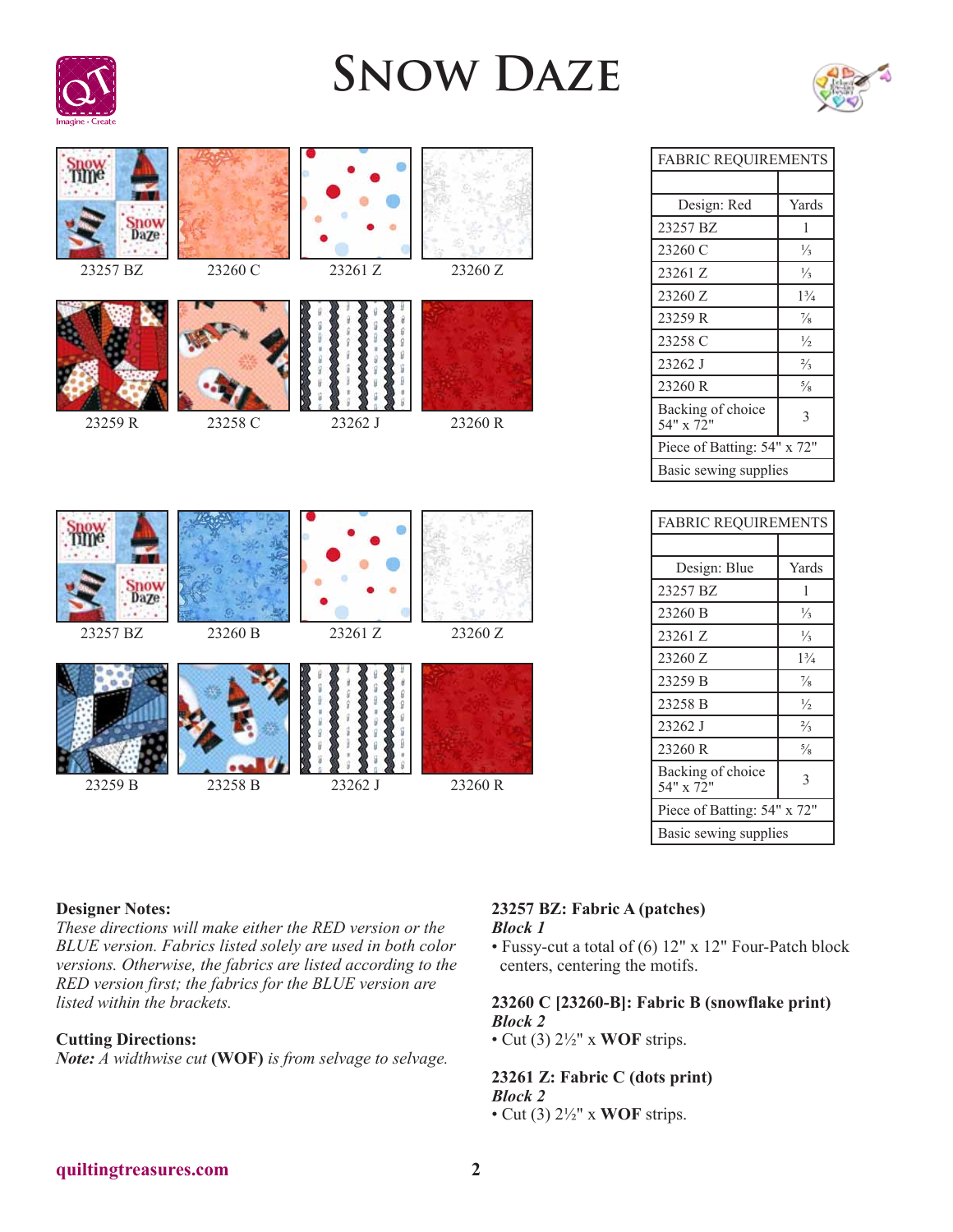![](_page_2_Picture_1.jpeg)

![](_page_2_Picture_2.jpeg)

#### **23260 Z: Fabric D (white snowflake print)** *Block 1*

• Cut (9) 2" x **WOF** strips. Subcut (1) 2" x 15" rectangle AND (2) 2" x 12" rectangles from each of the first 6 strips. Subcut  $(6)$  2" x 15" rectangles from the remaining 3 strips.

## *Block 2*

- Cut (6) 2" x **WOF** strips. Subcut (12) 2" x 7" rectangles from the first 3 strips. Subcut  $(12)$  2" x 10" rectangles from the remaining 3 strips.
- Cut (6) 4½" x **WOF** strips. Subcut (48) 4½" squares.

### **23259 R [23259-B]: Fabric E (patchwork print)** *Block 2*

• Cut (3) 8½" x **WOF** strips. Subcut (24) 4½" x 8½" rectangles.

## **23258 C [23258-B]: Fabric F (snowmen print)** *Block 2*

• Cut (2) 7" x **WOF** strips. Subcut (6) 7" squares.

#### **23262 J: Fabric G (stripe print)** *Block 1*

• Cut (12) 1¾" x **WOF** strips. Subcut (24) 1¾" x 14" rectangles.

## **23260 R: Fabric H (red snowflake print)** *Block 1*

- Cut (2)  $1\frac{3}{4}$ " x **WOF** strips. Subcut (24)  $1\frac{3}{4}$ " squares. *Binding*
- Cut (6)  $2\frac{1}{2}$ " strips. Piece to make one continuous binding strip.

## **Flying Geese Units:**

Referring to Diagram 1, draw a diagonal line on wrong side of one Fabric D 4½" square. With right sides together, align the Fabric D square with one end of the Fabric E  $4\frac{1}{2}$ " x 8½" rectangle. Sew on the drawn line. Open and press to reveal the right side of the Fabric D triangle. To reduce bulk, trim the hidden triangle underneath to  $\frac{1}{4}$ " from sewn line. Repeat with another 4½" Fabric D square at the opposite end of the Fabric E rectangle to complete the Flying Geese unit. Unit should measure  $4\frac{1}{2}$ " x  $8\frac{1}{2}$ ". Make a total of 24 Flying Geese Units.

## **Diagram 1**

![](_page_2_Picture_20.jpeg)

![](_page_2_Picture_21.jpeg)

![](_page_2_Picture_22.jpeg)

**Flying Geese Unit Geese Unit (Red Version) (Blue Version)**

## **4-Patch Units:**

Referring to Diagram 2, sew one Fabric B strip to one Fabric C strip to make a strip set. Make a total of 3 strip sets. Crosscut a total of (48) 2½" wide Unit A.

![](_page_2_Figure_26.jpeg)

Noting orientation of units in Diagram 3, sew two 2½" Unit A together to make one 4-Patch Unit. Make a total of (24) 4-Patch Units.

![](_page_2_Figure_28.jpeg)

## **Block 1 Assembly:**

**1.** Block Center. Referring to Diagram 4, sew one Fabric D 2" x 12" rectangle to each opposite side of Fabric A 12" square. Sew one Fabric D 2" x 15" rectangle to top and bottom of Block Center. Centering the Fabric A square, trim Block Center to 14" x 14". Make a total of six Block Center units.

![](_page_2_Figure_31.jpeg)

**2.** Stripe Border. Referring to Diagram 5, sew one Fabric H  $1\frac{3}{4}$ " square to each opposite end of one Fabric G  $1\frac{3}{4}$ " x 14" rectangle. Make a total of 12 Stripe Border Units.

## **Diagram 5**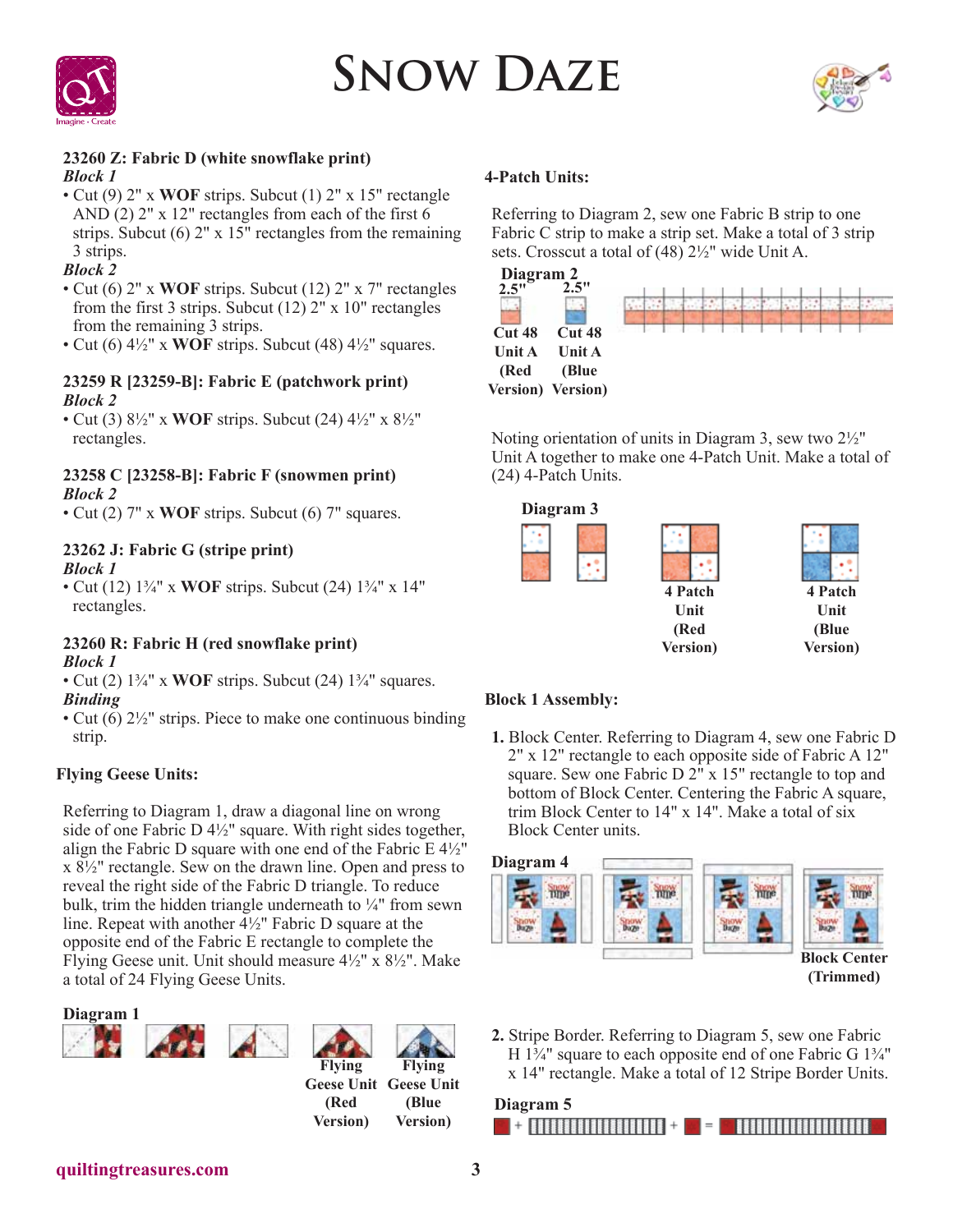![](_page_3_Picture_0.jpeg)

![](_page_3_Picture_2.jpeg)

**3.** Referring to Diagram 6, sew one Fabric G 1¾" x 14" rectangle to each opposite side of the Block Center. Sew one Stripe Border Unit to top and bottom of Block Center. Block 1 is completed. Block should measure  $16\frac{1}{2}$ " x  $16\frac{1}{2}$ ". Make a total of six Block 1.

![](_page_3_Figure_4.jpeg)

## **Block 2 Assembly:**

**1.** Block Center. Referring to Diagram 7, sew one Fabric D 2" x 7" rectangle to each opposite side of Fabric F 7" square. Sew one Fabric D  $2^{\degree}$  x 10" rectangle to top and bottom of Block Center. Centering the framed unit, trim Block Center to 8½" x 8½". Make a total of six Block 2 Center Units.

![](_page_3_Figure_7.jpeg)

**2.** Block 2, Row 1. Referring to Diagram 8 and noting orientation of units, sew one 4-Patch Unit to each opposite end of one Flying Geese Unit for Block 2 Row 1. Make a total of twelve Row 1.

![](_page_3_Figure_9.jpeg)

**3.** Block 2, Row 2. Referring to Diagram 9 and noting orientation of units, sew one Flying Geese Unit to each opposite side of one Block 2 Center Unit. Make a total of six Row 2.

#### **Diagram 9**

![](_page_3_Figure_12.jpeg)

**4.** Referring to Diagram 10 and noting orientation of rows, sew one Row 1 to top and bottom of Row 2. Block 2 is completed. Block should measure 16½" x 16½". Make a total of six Block 2.

### **Diagram 10**

![](_page_3_Figure_15.jpeg)

## **Quilt Top Assembly:**

#### **Block Rows:**

The Quilt Top is made up of four 3-block rows. Each row will measure  $16\frac{1}{2}$ " x  $48\frac{1}{2}$ " when complete. Noting orientation of blocks in Diagram 11, sew four horizontal rows of three blocks each. Sew the four rows together to complete the Quilt Top. The Quilt Top should measure 48½" x 64½".